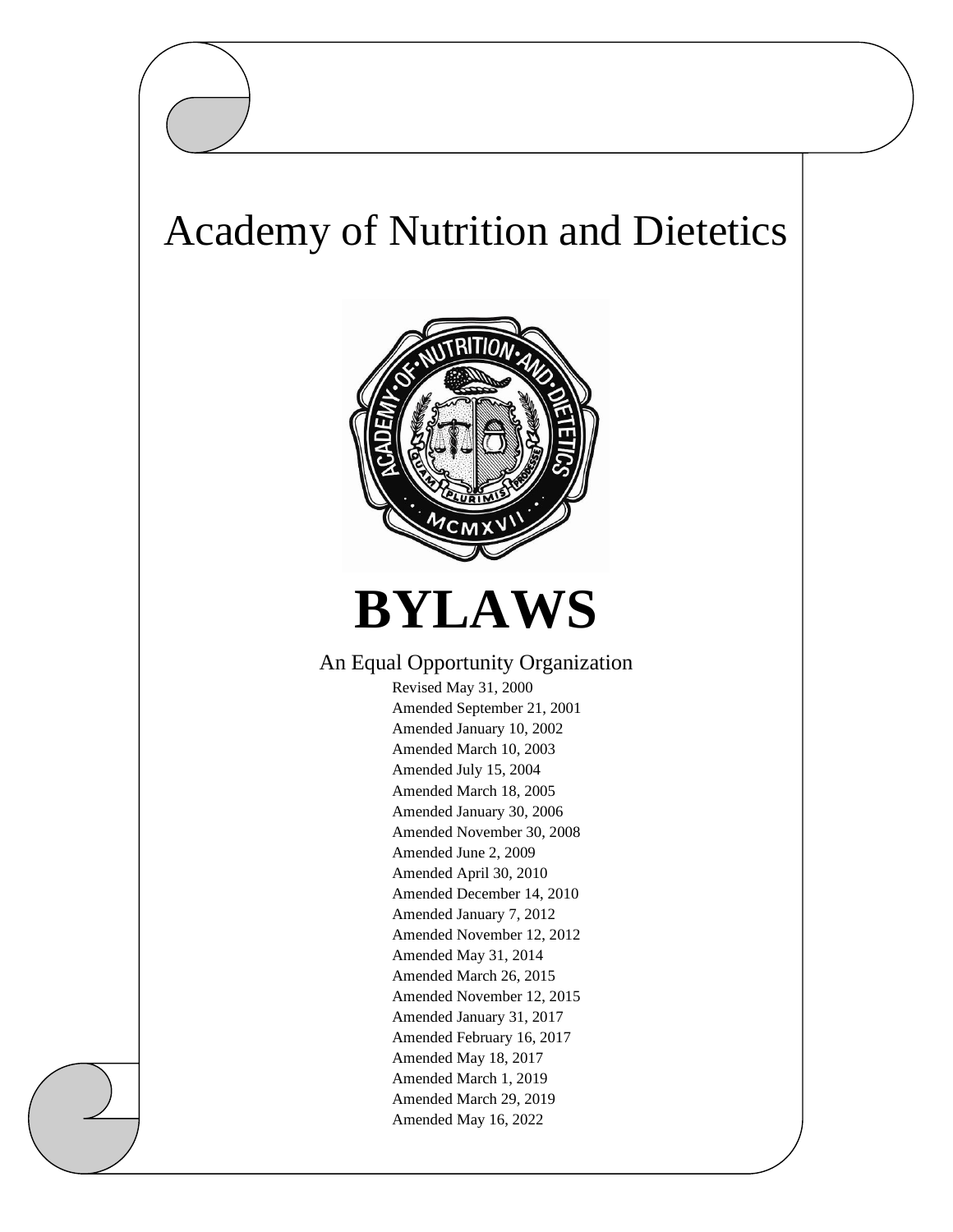#### **Table of Contents**

| <b>Article I</b>                                          | 5 |
|-----------------------------------------------------------|---|
| Offices                                                   | 5 |
| <b>Article II</b>                                         | 5 |
| <b>Members</b>                                            | 5 |
| Section 1. Classes of Members                             | 5 |
| Section 2. Active Members Qualifications                  | 5 |
| Section 3. Retired Members Qualifications                 | 5 |
| Section 4. Student Members Qualifications                 | 6 |
| Section 5. Honorary Members Qualifications                | 6 |
| Section 6. International Members Qualifications           | 6 |
| Section 7. Associate Members Qualifications               | 6 |
| Section 8. Privileges of Membership                       | 7 |
| Section 9. Termination and Reinstatement of Membership    | 7 |
| <b>Article III</b>                                        | 7 |
| <b>Meeting of Members</b>                                 | 7 |
| Section 1. Annual Meeting                                 | 7 |
| Section 2. Special Meetings                               | 8 |
| Section 3. Location of Meetings                           | 8 |
| Section 4. Notice of Meetings                             | 8 |
| Section 5. Quorum                                         | 8 |
| Section 6. Elections for Offices                          | 8 |
| Section 7. Participation                                  | 8 |
| <b>Article IV</b>                                         | 8 |
| <b>Board of Directors</b>                                 | 8 |
| Section 1. General Power                                  | 8 |
| Section 2. Number, Composition, Tenure and Qualifications | 8 |
| Section 3. Regular Meetings                               | 9 |
| Section 4. Special Meetings                               | 9 |
| Section 5. Notice                                         | 9 |

**All RDs have the option to use the Registered Dietitian Nutritionist (RDN) credential designation. The RD and RDN credentials are synonymous and interchangeable.**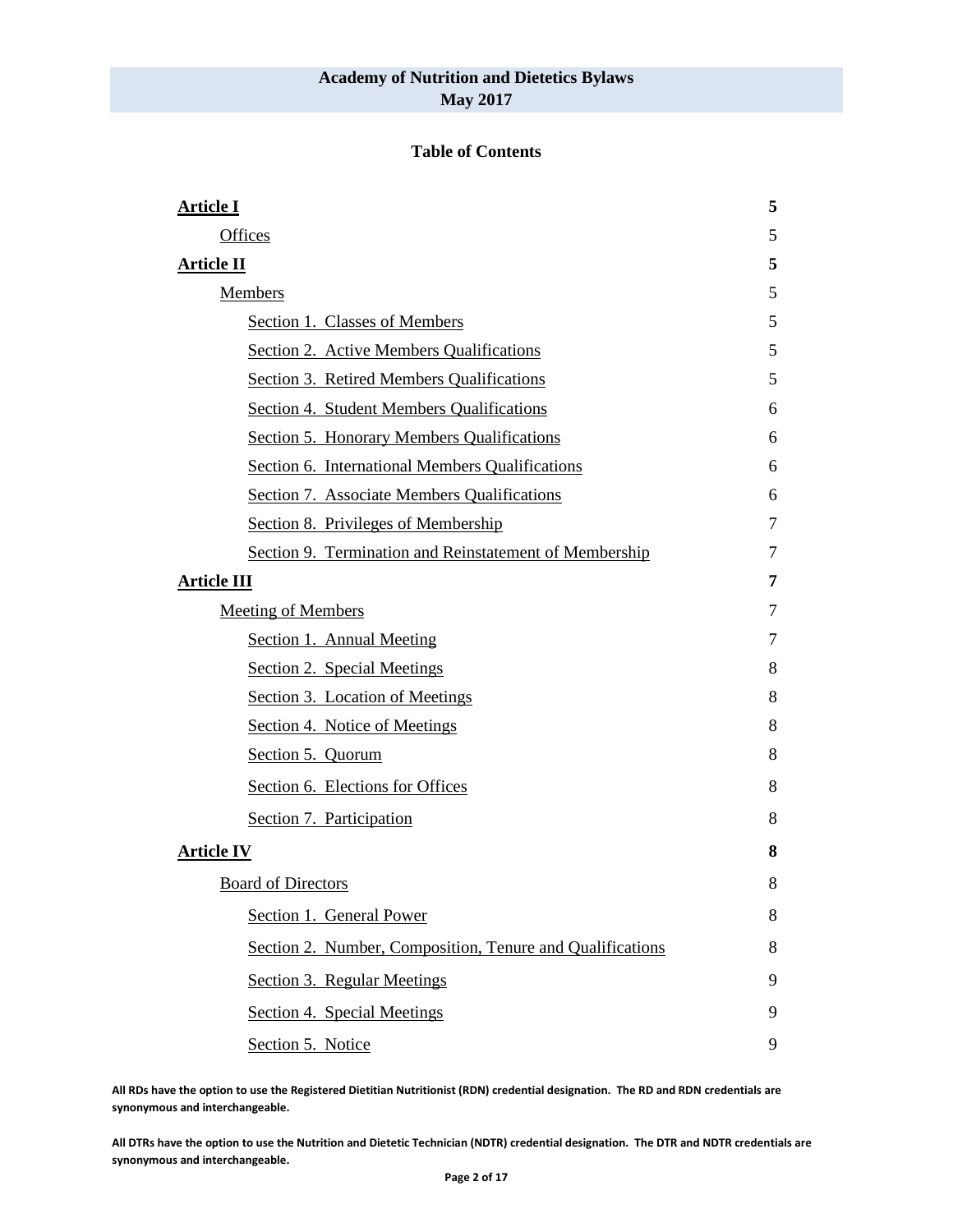| Section 6. Quorum                                                                    | 10 |  |  |  |
|--------------------------------------------------------------------------------------|----|--|--|--|
| Section 7. Manner of Acting                                                          |    |  |  |  |
| Section 8. Removal of Directors                                                      | 10 |  |  |  |
| Section 9. Vacancies                                                                 | 10 |  |  |  |
| Section 10. Compensation                                                             | 10 |  |  |  |
| <b>Article V</b>                                                                     | 10 |  |  |  |
| <b>Officers</b>                                                                      | 10 |  |  |  |
| Section 1. Officers                                                                  | 10 |  |  |  |
| Section 2. Election and Appointment to Office                                        | 10 |  |  |  |
| Section 3. Removal and Vacancies                                                     | 11 |  |  |  |
| Section 4. President                                                                 | 11 |  |  |  |
| Section 5. President-elect                                                           | 11 |  |  |  |
| Section 6. Treasurer                                                                 | 11 |  |  |  |
| Section 7. Chief Executive Officer                                                   | 11 |  |  |  |
| Section 8. Compensation                                                              | 11 |  |  |  |
| Section 9. Other Elected and Appointed Officials                                     | 12 |  |  |  |
| <b>Article VI</b>                                                                    | 12 |  |  |  |
| <b>Committees, Commissions, and Advisory Boards</b>                                  | 12 |  |  |  |
| Section 1. Committees                                                                | 12 |  |  |  |
| Section 2. Commissions, Advisory Bodies, and Non-Board<br>Committees                 | 12 |  |  |  |
| <b>Article VII</b>                                                                   | 12 |  |  |  |
| <b>Standing Committees and Other Bodies</b>                                          | 12 |  |  |  |
| Section 1. Nominating Committee                                                      | 12 |  |  |  |
| Section 2. Commission on Dietetics Registration (CDR)                                | 13 |  |  |  |
| Section 3. Accreditation Council for Education in Nutrition and<br>Dietetics (ACEND) | 14 |  |  |  |
| <b>Council on Future Practice (CFP)</b>                                              | 14 |  |  |  |
| <b>Article VIII</b>                                                                  | 14 |  |  |  |
| <b>House of Delegates</b>                                                            | 14 |  |  |  |
| Section 1. The House of Delegates                                                    | 14 |  |  |  |

**All RDs have the option to use the Registered Dietitian Nutritionist (RDN) credential designation. The RD and RDN credentials are synonymous and interchangeable.**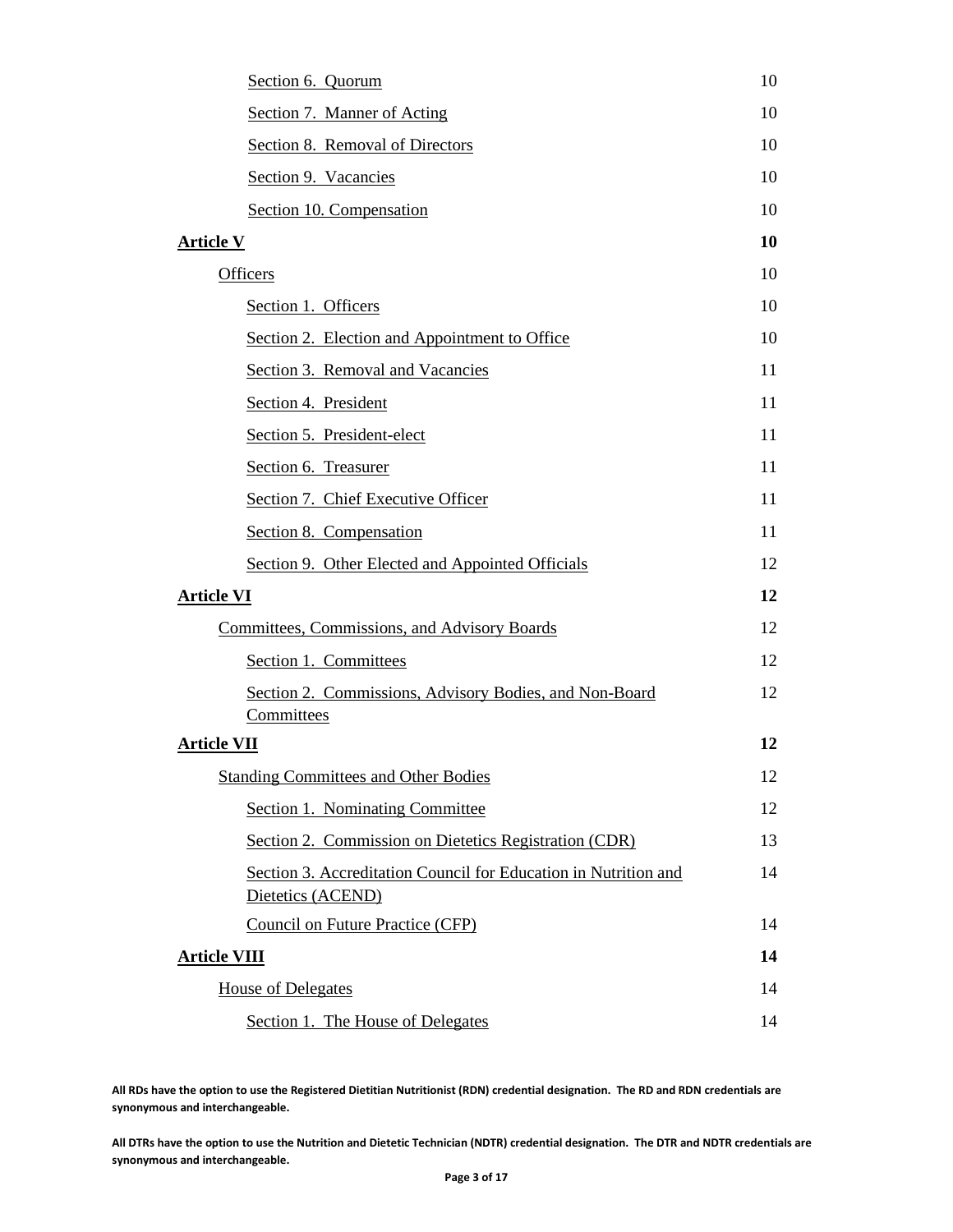| <b>Article IX</b>                                   | 15 |  |
|-----------------------------------------------------|----|--|
| <b>Affiliate Dietetic Associations</b>              |    |  |
| Section 1. Affiliates                               | 15 |  |
| <b>Article X</b>                                    | 15 |  |
| Dietetic Practice Groups and Member Interest Groups | 15 |  |
| Section 1. Dietetic Practice Groups                 | 15 |  |
| Section 2. Member Interest Groups (MIGs)            | 15 |  |
| <b>Article XI</b>                                   | 16 |  |
| <b>Fiscal Year</b>                                  | 16 |  |
| <b>Article XII</b>                                  | 16 |  |
| Indemnification and Non-Liability                   | 16 |  |
| Section 1. Indemnification                          | 16 |  |
| <b>Article XIII</b>                                 | 16 |  |
| Books, Records, and Seal                            | 16 |  |
| Section 1. Books and Records                        | 16 |  |
| Section 2. Seal                                     | 16 |  |
| <b>Article XIV</b>                                  | 16 |  |
| <b>Dissolution and Special Rules</b>                | 16 |  |
| Section 1. Special Rules                            | 16 |  |
| Section 2. Dissolution                              | 16 |  |
| <b>Article XV</b>                                   | 17 |  |
| <b>Amendments</b>                                   | 17 |  |
| Section 1. Method                                   | 17 |  |
| Section 2. Notice                                   | 17 |  |

**All RDs have the option to use the Registered Dietitian Nutritionist (RDN) credential designation. The RD and RDN credentials are synonymous and interchangeable.**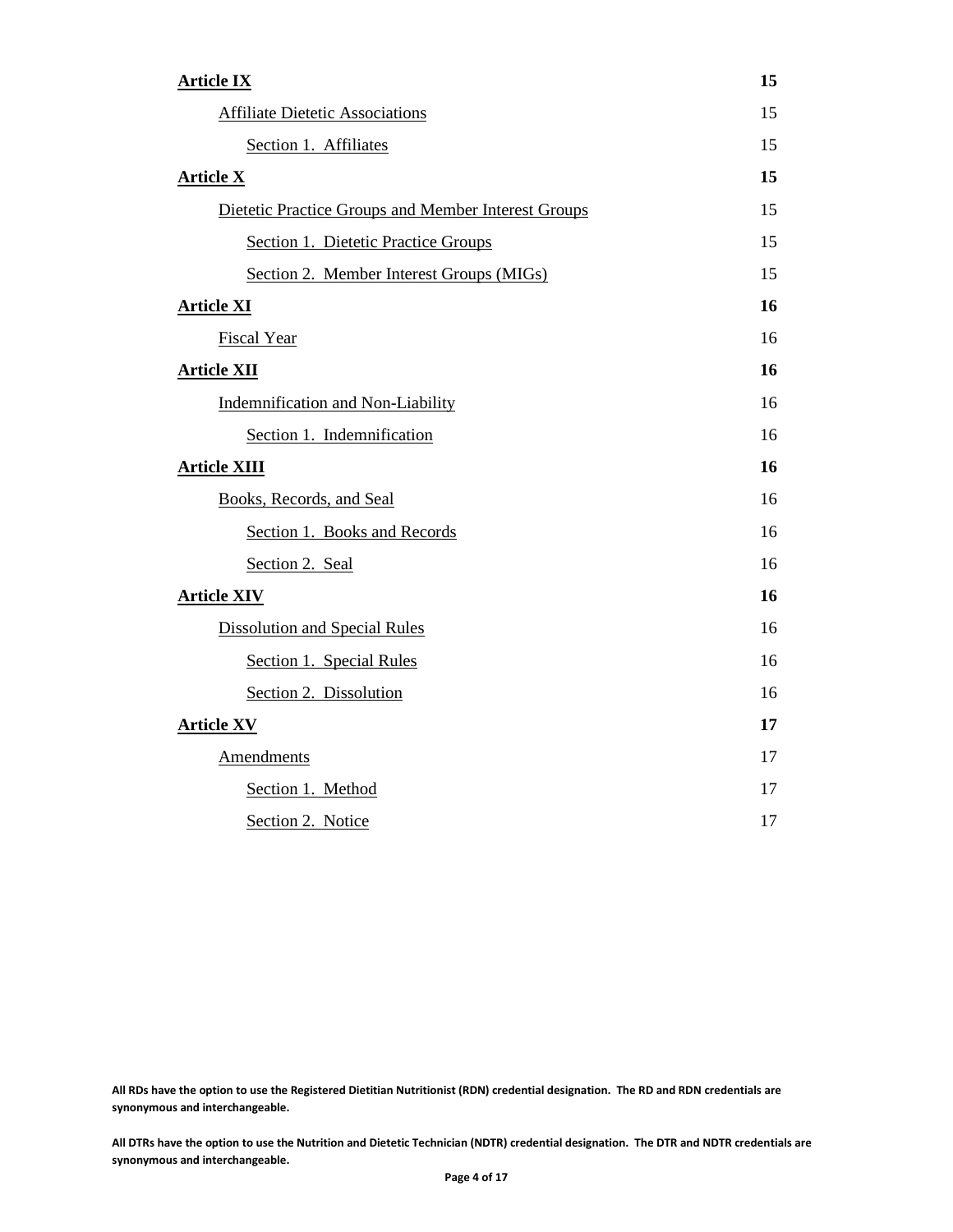# **BYLAWS OF THE ACADEMY OF NUTRITION AND DIETETICS**

# **ARTICLE I Offices**

<span id="page-4-1"></span><span id="page-4-0"></span>The Academy of Nutrition and Dietetics ("Academy") shall continuously maintain in the State of Illinois a registered office and a registered agent.

# **ARTICLE II**

# **Members**

## <span id="page-4-4"></span><span id="page-4-3"></span><span id="page-4-2"></span>**Section 1. Classes of Members**.

| The Academy shall have the following six (6) classes of members: |         |         |          |               |           |  |
|------------------------------------------------------------------|---------|---------|----------|---------------|-----------|--|
| Active                                                           | Retired | Student | Honorary | International | Associate |  |

# <span id="page-4-5"></span>**Section 2. Active Members Qualifications.**

- 2a. An individual holding a baccalaureate degree from a regionally accredited college or university, and meeting the academic requirements specified by the Academy, plus one or more of the following criteria may apply for Active membership: a Registered Dietitian ("RD") credentialed by the Commission on Dietetic Registration ("CDR"); completed an academic and/or supervised practice program accredited by the Accreditation Council for Education in Nutrition and Dietetics ("ACEND").
- 2b. An individual holding a master's or a doctoral degree, and a degree (baccalaureate, master's, doctoral) in one of the following areas may apply for Active membership: dietetics, foods and nutrition, nutrition, community/public health nutrition, food science, or food service systems management. A regionally accredited college or university must have conferred each degree.
- 2c. An individual meeting one or more of the following criteria may apply for Active membership: a Dietetic Technician, Registered ("DTR") credentialed by the CDR or has established eligibility to take the examination for dietetic technicians; completed a ACEND approved associate degree program for dietetic technicians; holds a baccalaureate degree and meets the academic requirements specified by ACEND, and has completed a ACEND accredited/approved dietetic technician program experience.
- 2d. An individual who previously paid the optional one-time dues in order to obtain "life" membership in the Academy, or has completed a term as President of the Academy.

## <span id="page-4-6"></span>**Section 3. Retired Members Qualifications.**

Any dietetics professional qualifying for the Active membership category who is no longer gainfully employed\* in dietetic practice or education and is at least sixty-two (62) years of age, or is retired on total (permanent) disability, may apply for Retired membership. *\*Gainfully employed is defined as equal to, or more than, the current Federal poverty level for an individual.* 

## <span id="page-4-7"></span>**Section 4. Student Members Qualifications.**

**All RDs have the option to use the Registered Dietitian Nutritionist (RDN) credential designation. The RD and RDN credentials are synonymous and interchangeable.**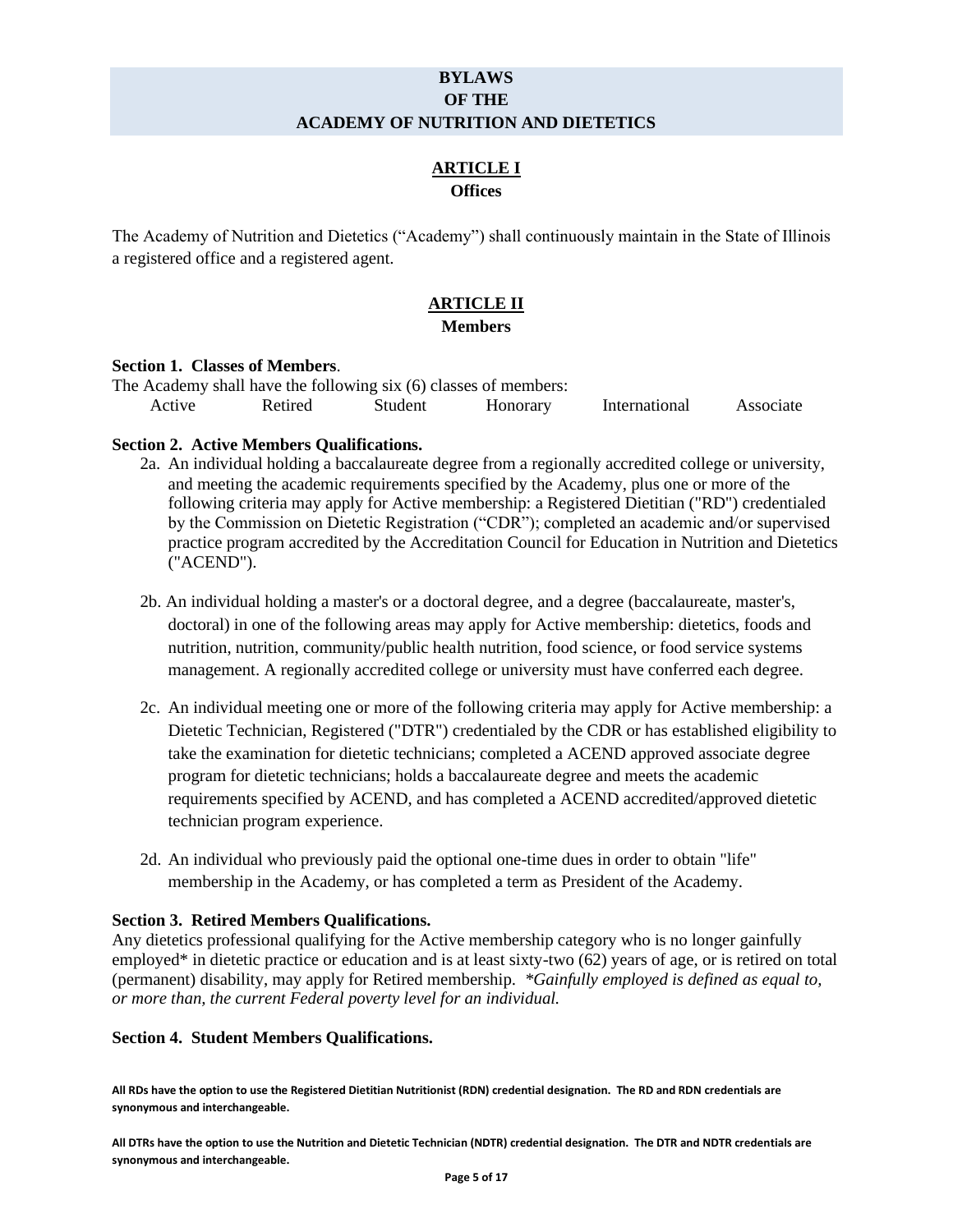Student classification can be held for a maximum of eight (8) years. An individual meeting one of the following criteria may apply for Student membership:

4a. A student enrolled in a ACEND accredited/approved program;

- 4b. A student in a regionally accredited college or university who state his/her intent to enter a ACEND accredited/approved program;
- 4c. Active members returning to school on a full-time basis for a baccalaureate or graduate degree in a dietetic related course of study may apply for Student membership status, exclusive of the eight (8) year term limit.

## <span id="page-5-0"></span>**Section 5. Honorary Members Qualifications.**

An individual who has made a notable contribution to the field of nutrition and dietetics may be admitted to the Academy as an Honorary member upon invitation of the Board of Directors.

#### <span id="page-5-1"></span>**Section 6. International Members Qualifications.**

- 6a. An individual who has completed formal training in food, nutrition or dietetics outside the United States and U.S. Territories verified by the country's professional dietetic association and/or country's regulatory body or by provision of other documents verifying education and/or training in food, nutrition or dietetics completed outside of the United States.
- 6b. A student enrolled in a food, nutrition or dietetics educational program outside the United States which is not a U.S. regionally accredited institution and is not accredited by ACEND. This classification carries a six-year limit and is available for international students who state their intent to complete formal training in food, nutrition or dietetics outside the United States and US Territories as verified by their education program.

# <span id="page-5-2"></span>**Section 7. Associate Members Qualifications.**

An individual who does not qualify for Active, Retired, Student or International Academy membership, but meets one of the following criteria, may apply for Associate membership:

- 7a. An individual who holds a current, valid US license or credential as a certified midwife (CM or CMN), clinical psychologist (LCP or CP), clinical social worker (CSW, LSW or LCSW), dental hygienist (RDH or LDH), dentist (DDS or DMD), nurse practitioner (NP), occupational therapist (OT), pharmacist (RPh or PharmD), physical therapist (PT), physician (MD or DO), physician assistant (PA), registered environmental health specialist/registered sanitarian (REHS/RS), registered nurse (RN), school nutrition specialist (SNS), or speech-language pathologist (CCC-SLP).
- 7b. An individual who holds a bachelor's, master's, or doctoral degree from a US regionally accredited college/university or foreign equivalent in agriculture, biochemistry, microbiology, computer science, family and consumer science, home economics, hospitality and tourism, or hotel, restaurant and institutional management, public health or public policy.
- 7c. An individual who holds a minimum of an associate degree granted by a US regionally accredited college/university or foreign equivalent with related and approved certification in culinary arts, sports medicine, or as a certified dietary manager, certified food protection professional (CDM, CFPP), certified health education specialist (CHES), certified in comprehensive food safety (CCFS), or certified professional—food safety (CP-FS).

**All RDs have the option to use the Registered Dietitian Nutritionist (RDN) credential designation. The RD and RDN credentials are synonymous and interchangeable.**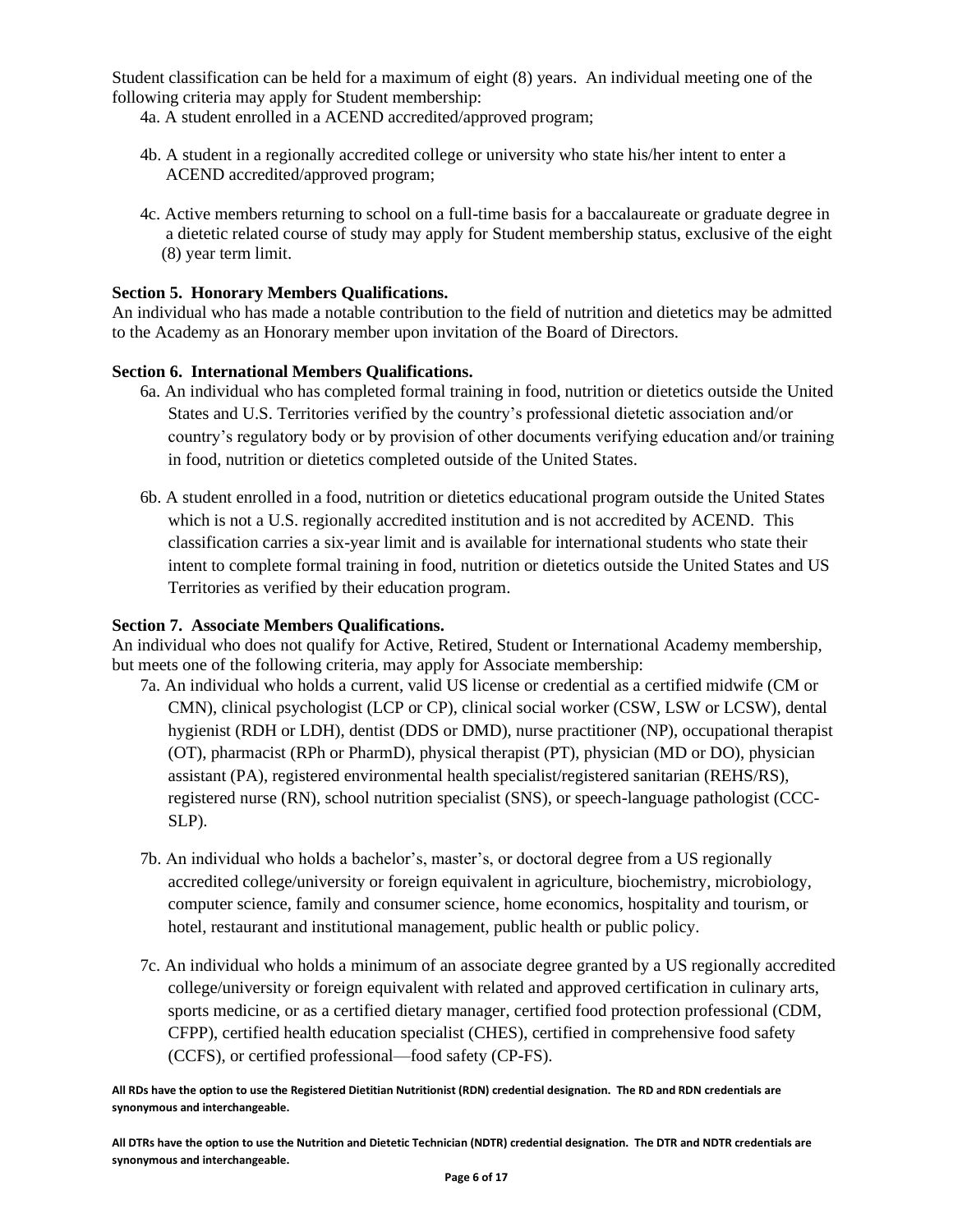#### <span id="page-6-0"></span>**Section 8. Privileges of Membership.**

- 8a. Active Members. Active members whose dues are not in arrears shall be entitled one vote in each matter submitted to vote of members and are eligible to hold elected and appointed offices and positions at the national level.
- 8b. Retired Members. Retired members whose dues are not in arrears shall be entitled to all the rights of the Active membership category.
- 8c. Student Members. Student members whose dues are not in arrears shall have the right to vote in the national and affiliate elections and are eligible to hold appointed positions at the national and affiliate levels if a resident of the US or US Territories. Student members shall not have a right to hold elected positions on the national and affiliate levels.
- 8d. Honorary Members. Honorary members may serve as members of committees and attend meetings. Honorary members shall not be entitled to vote or eligible to hold elected office.
- 8e. International Members. International members may be members of committees and attend meetings. International members shall be entitled to vote and eligible to hold elected office at the affiliate level.
- 8f. International Student Members. International student members may be members of committees and attend meetings. International student members shall be able to vote at the affiliate level but shall not have a right to hold elected offices at the national and affiliate levels.
- 8g. Associate Members. Associate members whose dues are not in arrears shall have the right to hold appointed positions at the national and affiliate levels. Associate members shall not have the right to vote in national or affiliate elections or hold elected positions at the national and affiliate levels.
- 8h. Voting. Each member eligible to vote shall be entitled to one vote on each matter submitted to a vote of the members.

#### <span id="page-6-1"></span>**Section 9. Termination and Reinstatement of Membership.**

The Board of Directors or its designee may terminate a member in default in the payment of dues. The House of Delegates ("HOD") or its designee may terminate membership for cause. Any former member who forfeited membership for nonpayment of dues may be reinstated to their former classification by paying the current annual dues and a reinstatement fee, and meeting the Academy's reinstatement requirements. Former members from the retired and returning student classes will be reinstated into the active class. Any former member whose membership was terminated for cause may request reinstatement of membership following one (1) year of termination unless otherwise determined by the HOD.

## **ARTICLE III**

#### **Meeting of Members**

#### <span id="page-6-4"></span><span id="page-6-3"></span><span id="page-6-2"></span>**Section 1. Annual Meeting.**

An annual meeting of the members shall be held for the purpose of education and the transaction of other business as may come before the meeting.

**All RDs have the option to use the Registered Dietitian Nutritionist (RDN) credential designation. The RD and RDN credentials are synonymous and interchangeable.**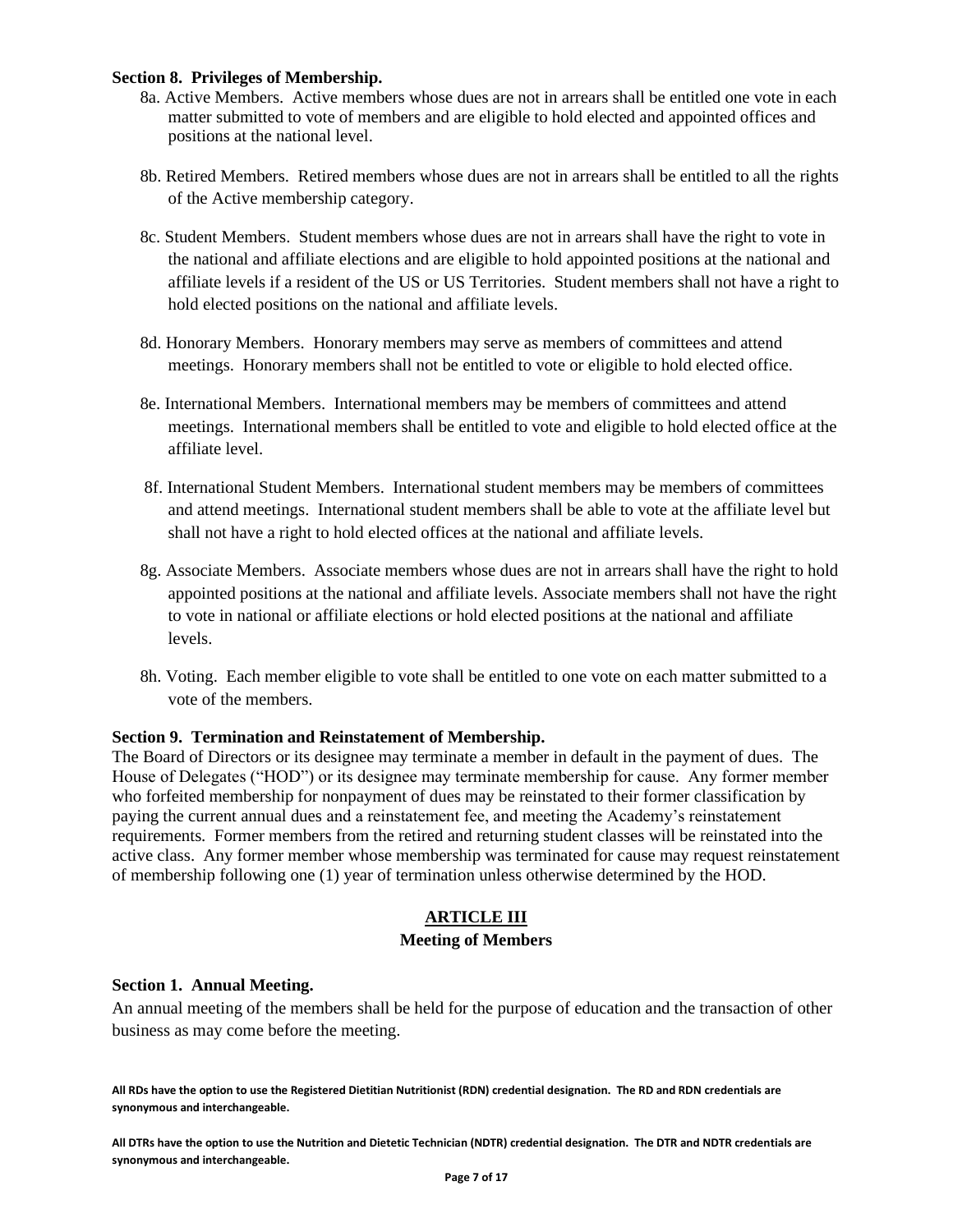# <span id="page-7-0"></span>**Section 2. Special Meetings.**

Special meetings may be called either by the President, the Board of Directors, or not less than ten percent (10%) of all members eligible to vote in the matter coming before the meeting.

# <span id="page-7-1"></span>**Section 3. Location of Meetings.**

The Board of Directors may designate any location for the annual meeting or for any special meeting called by the Board of Directors. If no designation is made, or if a special meeting were otherwise called, the place of the meeting shall be Chicago, Illinois.

## <span id="page-7-2"></span>**Section 4. Notice of Meetings.**

Written notice stating the place, date, and hour of the meeting, and in the case of a special meeting, the purpose or purposes for which the meeting is called, shall be delivered not less than ten (10) nor more than sixty (60) days before the date of the meeting.

## <span id="page-7-3"></span>**Section 5. Quorum.**

Ten percent (10%) of the membership eligible to vote and are present in person at a meeting shall constitute a quorum.

## <span id="page-7-4"></span>**Section 6. Elections for Offices.**

Elections for offices shall be conducted by mail ballot and/or ballot delivered by electronic transmission to each member entitled to vote. A majority of the votes cast shall determine an election.

## <span id="page-7-5"></span>**Section 7. Participation.**

<span id="page-7-6"></span>No member may participate in a meeting of members by telephone or other communication equipment.

# **ARTICLE IV Board of Directors**

<span id="page-7-8"></span><span id="page-7-7"></span>**Section 1. General Powers.** Unless otherwise provided in these bylaws, the affairs of the Academy shall be managed by, or under the direction of its Board of Directors.

## <span id="page-7-9"></span>**Section 2. Number, Composition, Tenure and Qualifications.**

2a. Number. The number of directors shall be 19.

- 2b. Composition. Six (6) seats on the Board of Directors shall be filled by individuals holding duly elected offices of the Academy (President, President-elect, Past President, Treasurer, Treasurerelect, Past Treasurer); two (2) seats shall be filled by appointment (Foundation Chair and Academy Chief Executive Officer); three (3) seats shall be filled by individuals elected from the membership of the Academy ("at-large directors"); six (6) seats shall be filled by individuals from the HOD ("HOD directors"); and two (2) seats shall be filled by individuals elected by the Board of Directors ("public members").
- 2c. Qualifications. The individuals holding the following elected offices of the Academy shall each hold seat on the Board of Directors: the President, President-elect, Past President, Treasurer,

**All RDs have the option to use the Registered Dietitian Nutritionist (RDN) credential designation. The RD and RDN credentials are synonymous and interchangeable.**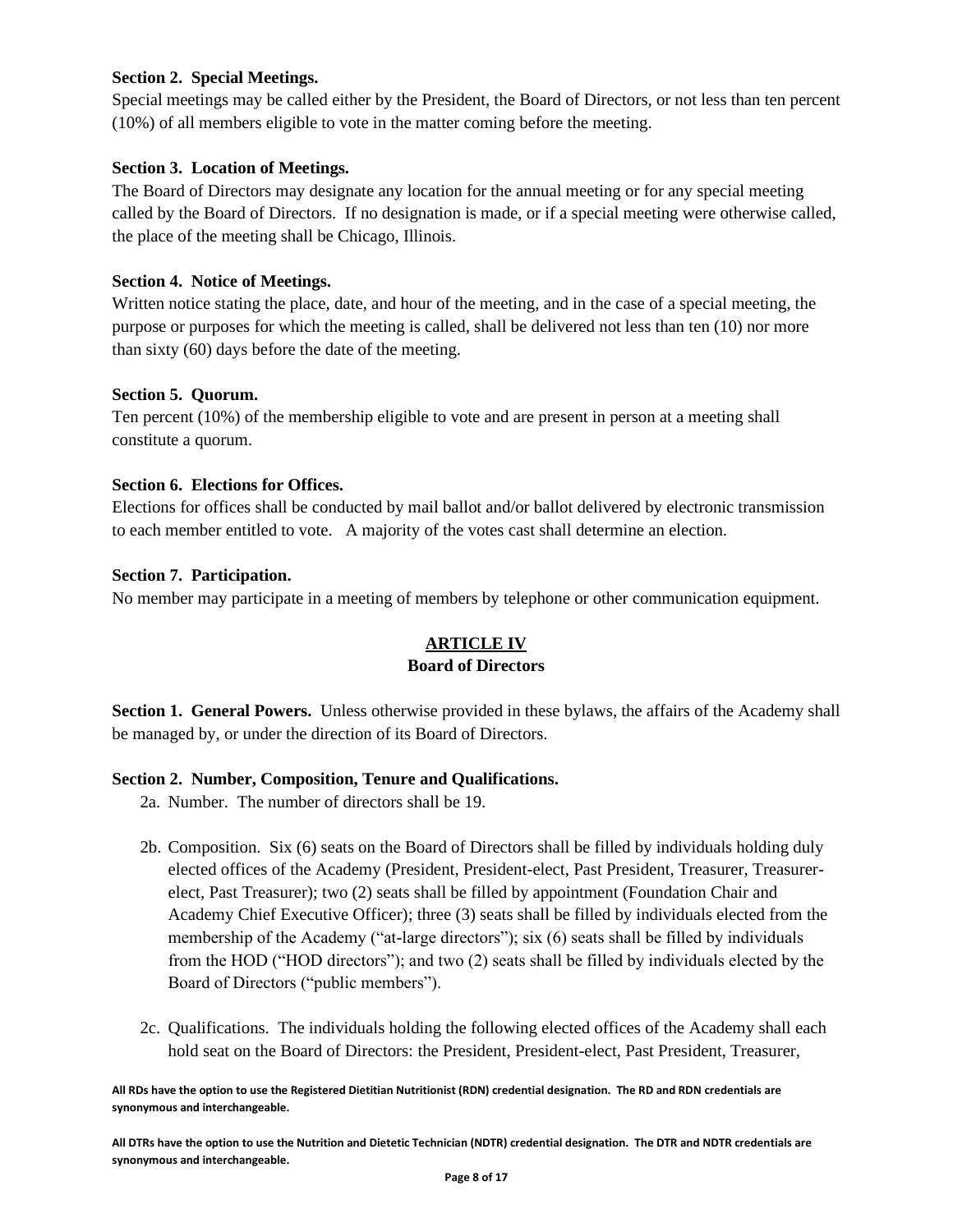Treasurer-elect and Past Treasurer. The Chief Executive Officer of the Academy, and the Chair of the Academy of Nutrition and Dietetics Foundation, shall each hold an appointed seat. The seats of the HOD directors shall be held by good standing members of the Academy according to the rules and procedures of the HOD. The seats of the at-large directors shall be held by good standing members of the Academy, elected to office by the membership of the Academy. The seats of public members shall be held by individuals who are not members of the Academy, and are elected to office by the Board of Directors. Except for the seat held by the Chief Executive Officer, no director shall be employed by the Academy during his or her term of office.

2d. Tenure. The President, President-elect, Past President, Treasurer, Treasurer-elect, and Past Treasurer shall hold a seat for one (1) year or until his/her successor shall have been qualified. The two (2) public members shall each hold a seat for up to three (3) years. The terms of the public members shall be staggered and an appointment of one office shall be made every other year. The six (6) HOD directors shall each hold a seat for three (3) years, so that the individual elected as Speaker-elect will continue to serve in the two subsequent years as Speaker and Past Speaker. The term of each shall be staggered and with an election for one (1) HOD director and a Speaker-elect held each year. The three (3) at-large members shall each hold a seat for three (3) years. The at-large members' terms shall be staggered and elected on each of the succeeding three (3) years. The Chair of the Academy of Nutrition and Dietetics Foundation shall serve on the Board for a one (1) year term or until such time as he/she no longer serves as Chair of the Academy of Nutrition and Dietetics Foundation. The Chief Executive Officer of the Academy of Nutrition and Dietetics shall serve as a non-voting member of the Board of Directors for the duration of the term as Chief Executive Officer of the Academy. No voting director may hold the same seat on the Board of Directors for a consecutive term, except in the case of a director appointed or elected to fill a vacancy having an unexpired term and an HOD director elected as Speaker-elect and Speaker.

#### <span id="page-8-0"></span>**Section 3. Regular Meetings.**

There shall be not less than two (2) regular meetings of the Board of Directors held each year, the time and place of which shall be set by resolution or the President. The Board of Directors may provide, by resolution, the time and place for the holding of additional regular meetings without other notice than such resolution.

## <span id="page-8-1"></span>**Section 4. Special Meetings.**

The President or any four (4) or more directors may call special meetings of the Board of Directors. The person(s) calling the meetings may fix the place and time for the meeting.

#### <span id="page-8-2"></span>**Section 5. Notice.**

Notice of any regular or special meeting shall be given at least five (5) days previous thereto by written, mail or electronic notice to each director, except that no special meeting of directors may remove a director unless written notice of the proposed removal is delivered at least twenty (20) days prior to such meeting. The business to be transacted at, and the purpose of, any special meeting of the Board of Directors shall be specified in the notice or waiver of notice of such meeting.

**All RDs have the option to use the Registered Dietitian Nutritionist (RDN) credential designation. The RD and RDN credentials are synonymous and interchangeable.**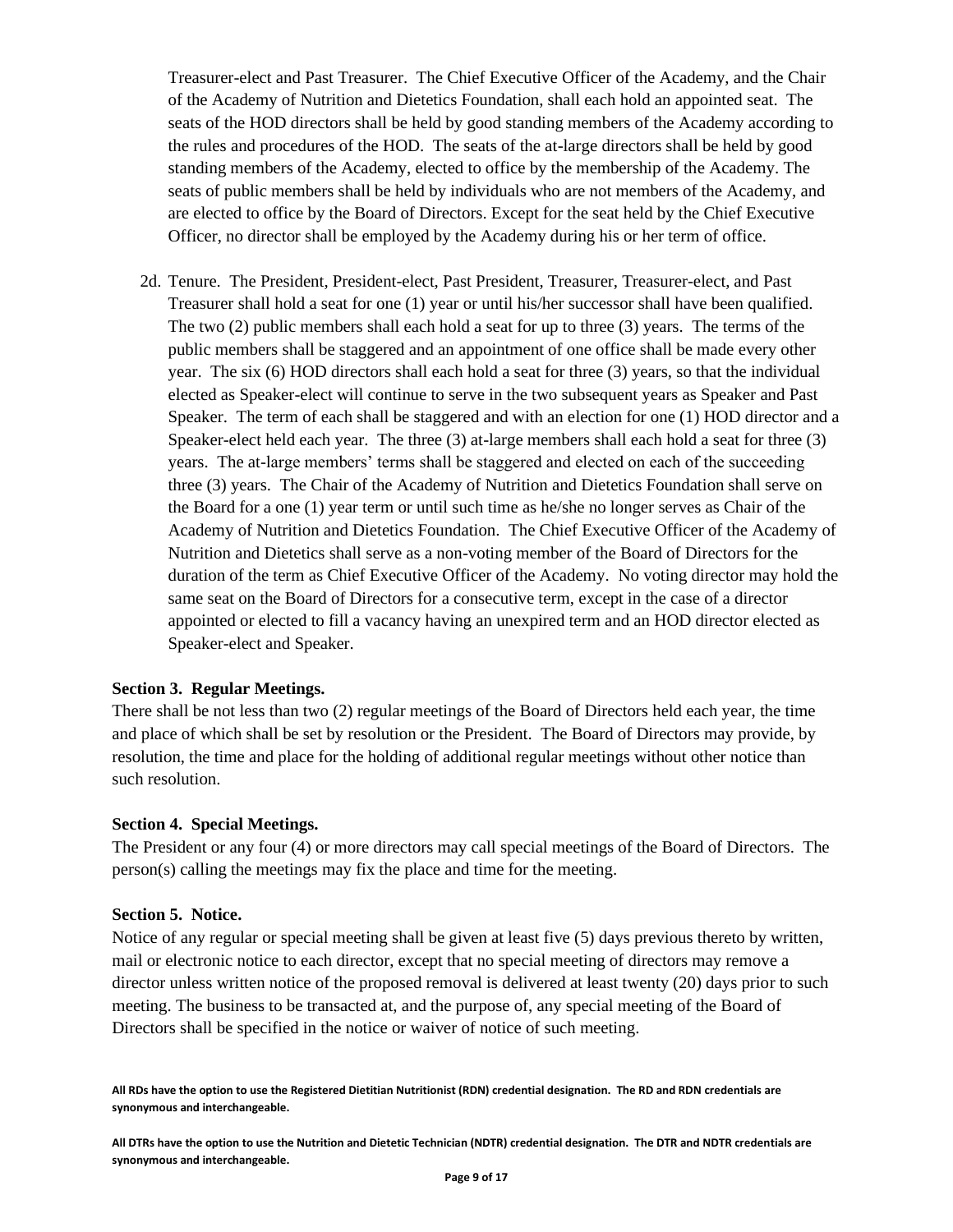## <span id="page-9-0"></span>**Section 6. Quorum.**

Two-thirds (2/3) of the number of voting directors fixed by these bylaws shall constitute a quorum for transaction of business at any meeting of the Board of Directors.

# <span id="page-9-1"></span>**Section 7. Manner of Acting.**

The act of the majority of the directors present at a meeting at which a quorum is present shall be the act of the Board of Directors, unless statute, these bylaws, or the articles of incorporation require the act of a greater number.

# <span id="page-9-2"></span>**Section 8. Removal of Directors.**

Subject to the Illinois General Not for Profit Corporation Act ("the Act"), directors may be removed from office by the affirmative vote of two-thirds of the persons required and authorized to elect the seat of the director sought to be removed. In the case of directors qualified to serve on the Board by appointment, those directors shall only be removed by an affirmative vote of two-thirds (2/3) of the persons authorized to elect such director to the office that qualifies them to hold a seat on the Board of Directors.

# <span id="page-9-3"></span>**Section 9. Vacancies.**

Vacancies on the Board of Directors shall be filled for the unexpired term of the seat vacated in the following manner:

- 1. Directors-at-large. The Board of Directors shall appoint a successor to the unexpired term of the seat vacated.
- 2. HOD directors. The HOD shall appoint a successor to the unexpired term of the seat vacated.
- 3. President and Treasurer. The individuals holding the seats of the President-elect and Treasurerelect shall succeed to the seats the President and Treasurer, respectively.
- 4. President-elect, Treasurer-elect, Past President, Past Treasurer and public members. The Board of Directors shall appoint a successor to the unexpired term of the seat vacated.
- 5. Chair of the Academy of Nutrition and Dietetics Foundation. The Board of Directors of the Academy of Nutrition and Dietetics Foundation shall appoint a successor to the unexpired term of this seat.

## <span id="page-9-4"></span>**Section 10. Compensation.**

The Board of Directors shall have no authority to establish compensation for services to the Academy as directors. The Board of Directors may be paid their expenses related to the duties of office. This section shall not preclude any director from serving the Academy in any other capacity and receiving compensation for such service.

# **ARTICLE V Officers**

# <span id="page-9-7"></span><span id="page-9-6"></span><span id="page-9-5"></span>**Section 1. Officers.**

The officers of the Academy shall be a President, President-elect, a Treasurer, and Chief Executive Officer. The same person may not hold two (2) or more offices.

## <span id="page-9-8"></span>**Section 2. Election and Appointment to Office.**

**All RDs have the option to use the Registered Dietitian Nutritionist (RDN) credential designation. The RD and RDN credentials are synonymous and interchangeable.**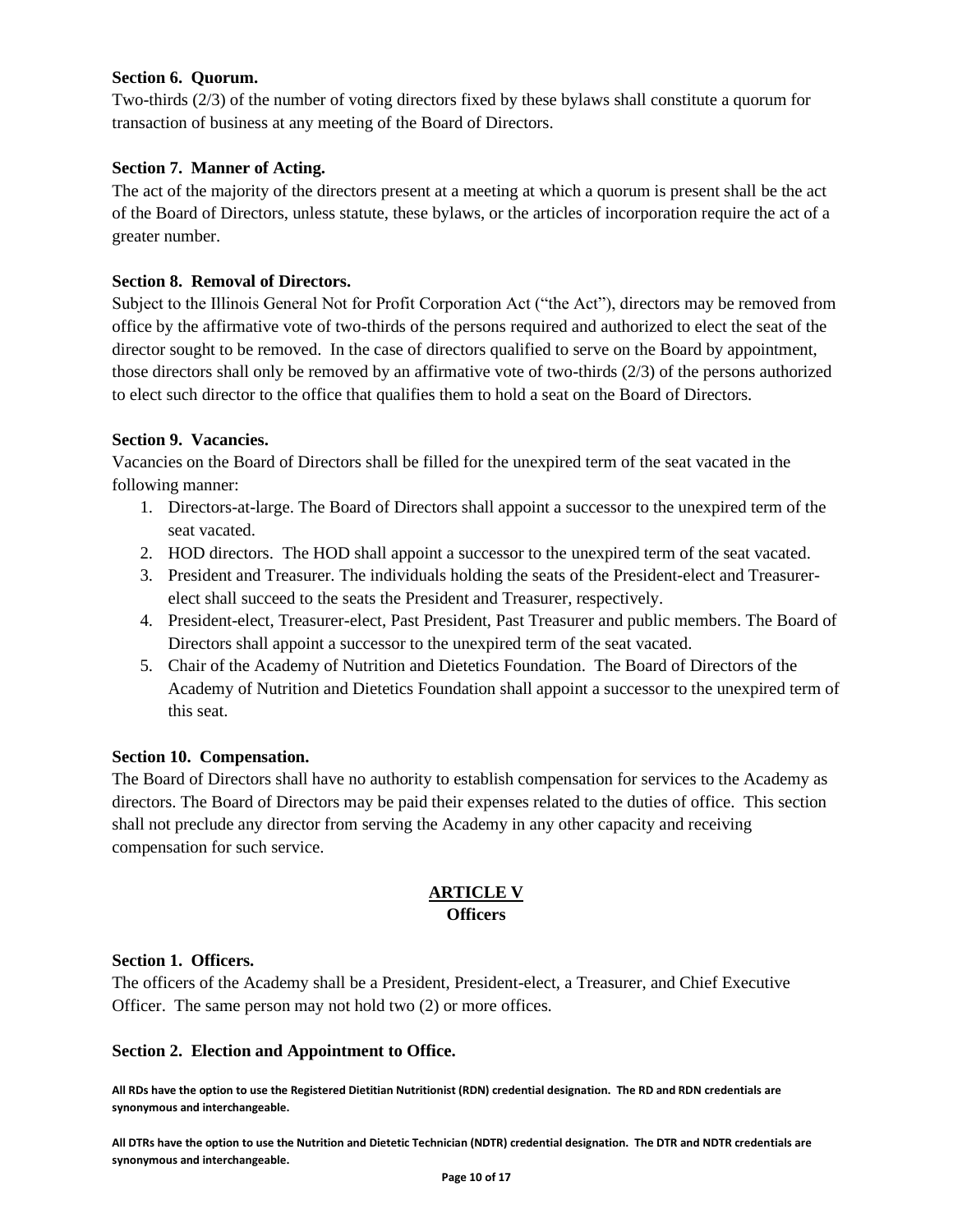The office of President, President-elect and Treasurer shall be elected to office by the membership of the Academy, and shall take office at the beginning of the fiscal year following their election. The Board of Directors shall appoint the Chief Executive Officer. Each officer shall hold office until his or her successor shall have been duly elected, or appointed, or until he or she shall resign, or shall have been removed in the manner hereinafter provided. Election of an officer shall not of itself create contract rights. No individual may hold an office, for which they were elected, for a second term.

## <span id="page-10-0"></span>**Section 3. Removal and Vacancies.**

An officer may be removed from office by the affirmative vote of two-thirds (2/3) of the persons required and authorized to elect or appoint the office, but such removal shall be without prejudice to the contract rights, if any, of the person so removed. Vacancies in an office shall be filled in accordance with Article IV, Section 9.

## <span id="page-10-1"></span>**Section 4. President.**

The President shall have a term of office for one (1) year. The President shall ensure the Academy's strategic direction and values are carried into effect except in those instances in which those responsibilities are specifically assigned to another office. The President shall: chair the Board of Directors and its Executive Committee; appoint the chair and members of committees and commissions of the Board; appoint official Academy representatives; and, preside at meetings of the full membership.

## <span id="page-10-2"></span>**Section 5. President-elect.**

The President-elect will serve for one (1) year and at the end of this term the President-elect shall assume the office of President. The President-elect shall; support the President in leading the Academy towards its strategic direction and values; serve on the Board of Directors and its Executive Committee; and, perform the functions of the President in the President's absence or unable to perform the functions of the President.

## <span id="page-10-3"></span>**Section 6. Treasurer.**

The Treasurer will serve for one (1) year. The Treasurer shall: serve as the chief financial officer of the Academy; support the President in leading the Academy towards its strategic direction and values; serve on the Board of Directors and its Executive Committee; chair the Finance & Audit committee; and, report the financial status of the Academy to the Board of Directors and members.

## <span id="page-10-4"></span>**Section 7. Chief Executive Officer.**

The Chief Executive Officer shall serve for a term prescribed by the Board of Directors. Subject to direction by the Board of Directors, the Chief Executive Officer shall be responsible for the fiscal and operational management of the Academy headquarters and staff. The Chief Executive Officer may serve as a representative of the Academy and shall provide support to the Board of Directors in development and executing the strategic plan and values. The Chief Executive Officer shall serve on the Board of Directors and its Executive Committee as a non-voting member.

## <span id="page-10-5"></span>**Section 8. Compensation.**

The Board of Directors and officers of the Academy shall have no authority to establish compensation for services to the Academy as an officer, except the Board of Directors may establish and pay compensation to the Chief Executive Officer for services to the Academy. An officer may be paid their expenses related

**All RDs have the option to use the Registered Dietitian Nutritionist (RDN) credential designation. The RD and RDN credentials are synonymous and interchangeable.**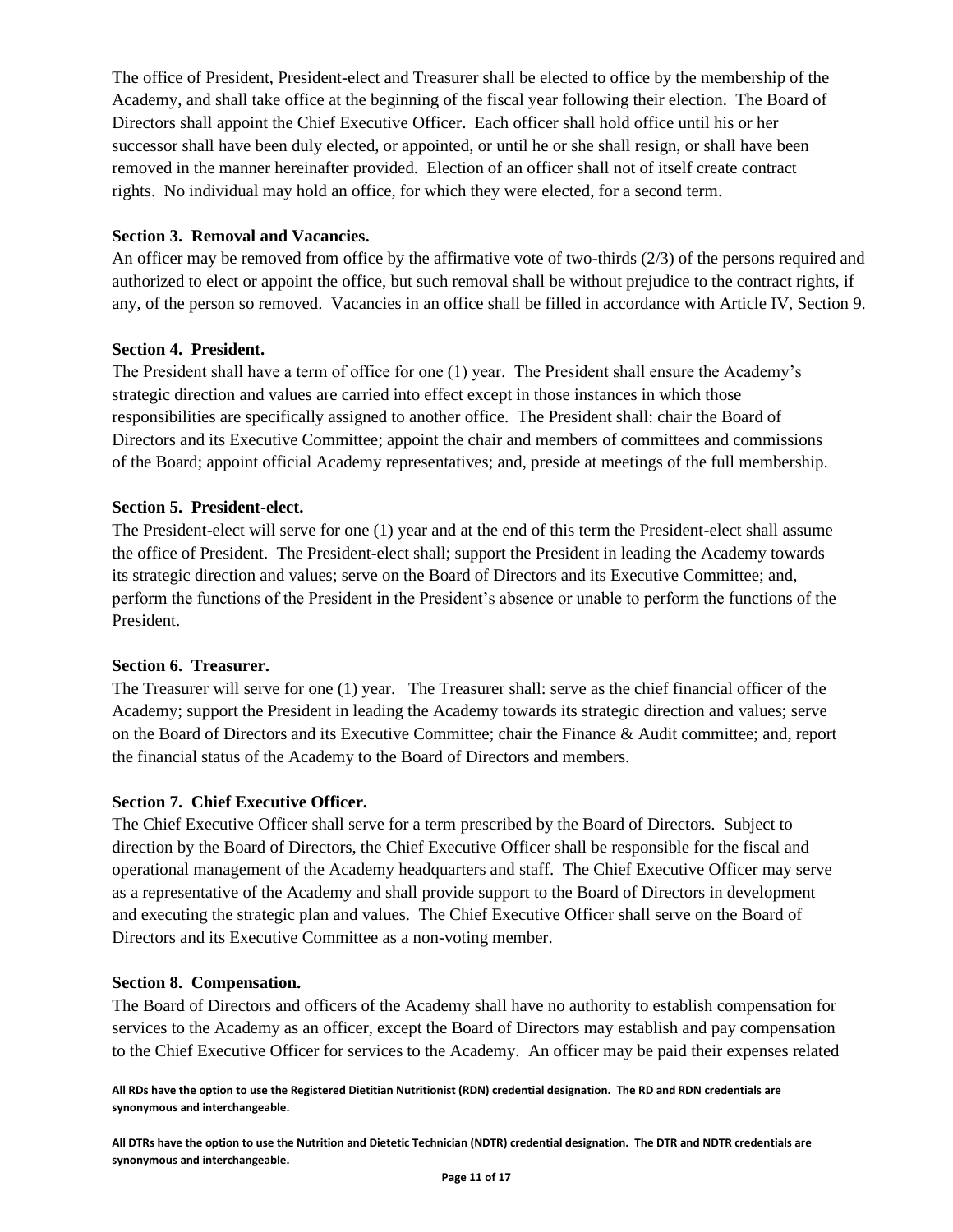to the duties of their office. This section shall not preclude any director from serving the Academy in any other capacity and receiving compensation for such service.

#### <span id="page-11-0"></span>**Section 9. Other Elected and Appointed Officials.**

- 9a. Other offices. The Academy shall have the office(s) set forth in this Article, but such office(s) shall not be deemed an officer of the Academy.
- 9b. Treasurer-elect. The office of Treasurer-elect shall be elected to office by membership of the Academy. The Treasurer-elect shall serve for one (1) year and at the end of this term shall become Treasurer of the Academy. In the event of a vacancy in the term of the office of Treasurer, the Treasurer-elect shall succeed to the office of Treasurer.
- 9c. Past-President. The Past President shall be the immediate Past President of the Academy and shall serve for one (1) year following the end of his or her holding the office of the President.
- 9d. Past Treasurer. The Past Treasurer will serve for one (1) year immediately following the office of Treasurer.

# **ARTICLE VI**

## **Committees, Commissions, and Advisory Boards**

#### <span id="page-11-3"></span><span id="page-11-2"></span><span id="page-11-1"></span>**Section 1. Committees.**

The Board of Directors may designate one or more board committees, each of which will consist of two or more directors and such other persons as the Board of Directors designates, provided that a majority of each board committee's membership are directors. To the extent provided by the Board and not restricted by law, board committees shall have and may exercise the authority of the Board of Directors in the management of the Academy. The designation of such board committees and the delegation of authority thereto shall not operate to relieve the Board of Directors, or any individual director, of any responsibility imposed on him or her by law.

## <span id="page-11-4"></span>**Section 2. Commissions, Advisory Bodies and Non-Board Committees.**

Unless otherwise provided in these bylaws, commissions, advisory bodies or non-board committees (not having and exercising the authority of the Board of Directors) may be designated or created by the Board of Directors. A commission, advisory body, or non-board committee may or may not have directors as members. Subject to powers vested by the Board of Directors, commissions, advisory bodies and nonboard committees may not act on behalf of the Academy or bind it to any actions.

# **ARTICLE VII**

#### **Standing Committees and Other Bodies**

## <span id="page-11-7"></span><span id="page-11-6"></span><span id="page-11-5"></span>**Section 1. Nominating Committee.**

A Nominating Committee shall exist and be maintained by the Board of Directors as a non-board committee. Its primary function shall be to identify qualified individuals to be placed on the ballot for election to the offices of the Academy as identified in Section 1b of this Article VII. Any member of the Academy may submit the name of an individual to the Nominating Committee for consideration, or a

**All RDs have the option to use the Registered Dietitian Nutritionist (RDN) credential designation. The RD and RDN credentials are synonymous and interchangeable.**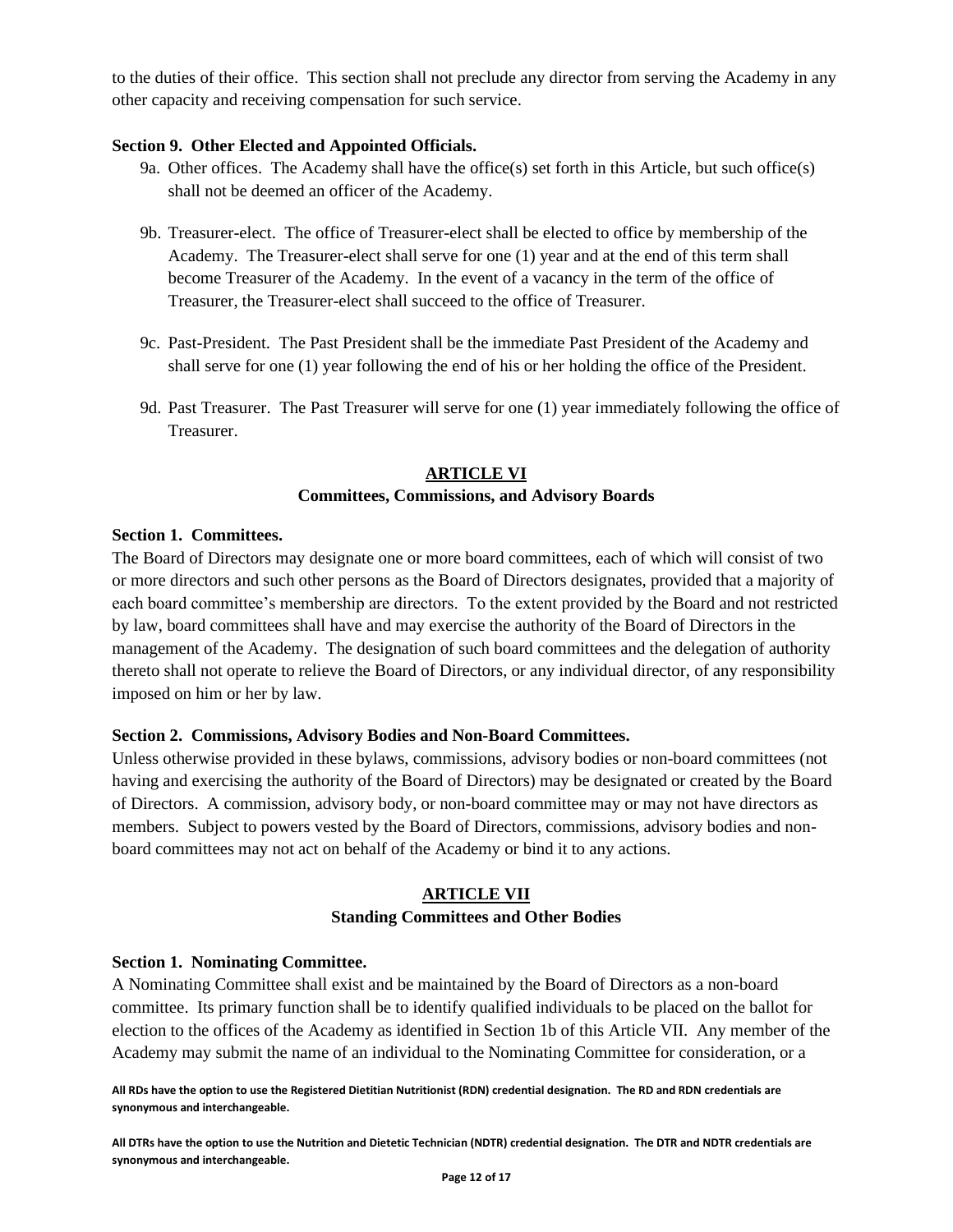candidate for office may be placed on the ballot for election by petition. Petition forms and procedures shall be available on request to the Secretary. The Board of Directors shall establish such other responsibilities and rules of procedure of the Committee as it deems necessary and appropriate to support the primary and other functions of the Committee.

- 1a. Number, Qualifications and Tenure. The Nominating Committee shall have ten (10) members; eight (8) of whom shall be good standing members of the Academy and elected by the membership of the Academy; one (1) of whom is an appointed member qualified as holding the position of immediate Past President of the Academy; and one (1) of whom is the Chief Executive Officer serving in an ex-officio capacity. The immediate Past President shall be eligible to vote on the committee. A member serving on the Nominating Committee shall not hold nor be a candidate for an elected office of the Academy. The eight (8) elected members shall each serve a three (3) year staggered term. The appointed member shall serve a one (1) year term, or until he/she no longer holds the office of immediate Past President.
- 1b. Offices Nominated. In accordance with the procedures and policies of the committee, and these bylaws, the committee shall prepare and identify two (2) final candidates for election to the following offices, and such other offices identified by the Board or HOD:
	- 1. the office of President-elect;
	- 2. the office of Treasurer-elect;
	- 3. each seat of the directors-at-large;
	- 4. each elected seat on the Nominating Committee and ACEND; and
	- 5. each elected office of the HOD as determined by the HOD.
- 1c. The Commission on Dietetic Registration will identify and select two (2) candidates for each elected seat on the Commission annually.

## <span id="page-12-0"></span>**Section 2. Commission on Dietetic Registration ("CDR").**

Purpose Statement: CDR has sole and independent authority in all matters pertaining to certification, including but not limited to standard setting, establishment of fees, finances, and administration. Mission Statement: CDR administers valid, reliable and rigorous credentialing processes to protect the public and meet the needs of CDR credentialed practitioners, employers and consumers.

2a. The Functions of CDR. Establish and evaluate requirements, standards, policies and procedures for certification programs, including eligibility, reinstatement, examination and recertification for all levels of dietetics practice (e.g., entry, specialty and advanced level practice). Develop, administer, monitor and evaluate certification and recertification programs, examinations and services for all levels of dietetics practice (e.g., entry, specialist and advanced practice) that promote the ongoing competence of credentialed dietetics practitioners. Establish fees and provide for responsible fiscal planning and control for the administration of the certification and recertification programs. Grant and issue certifications in the profession of dietetics to applicants who have been found qualified by CDR. Maintain a registry of RDs and DTRs.

**All RDs have the option to use the Registered Dietitian Nutritionist (RDN) credential designation. The RD and RDN credentials are synonymous and interchangeable.**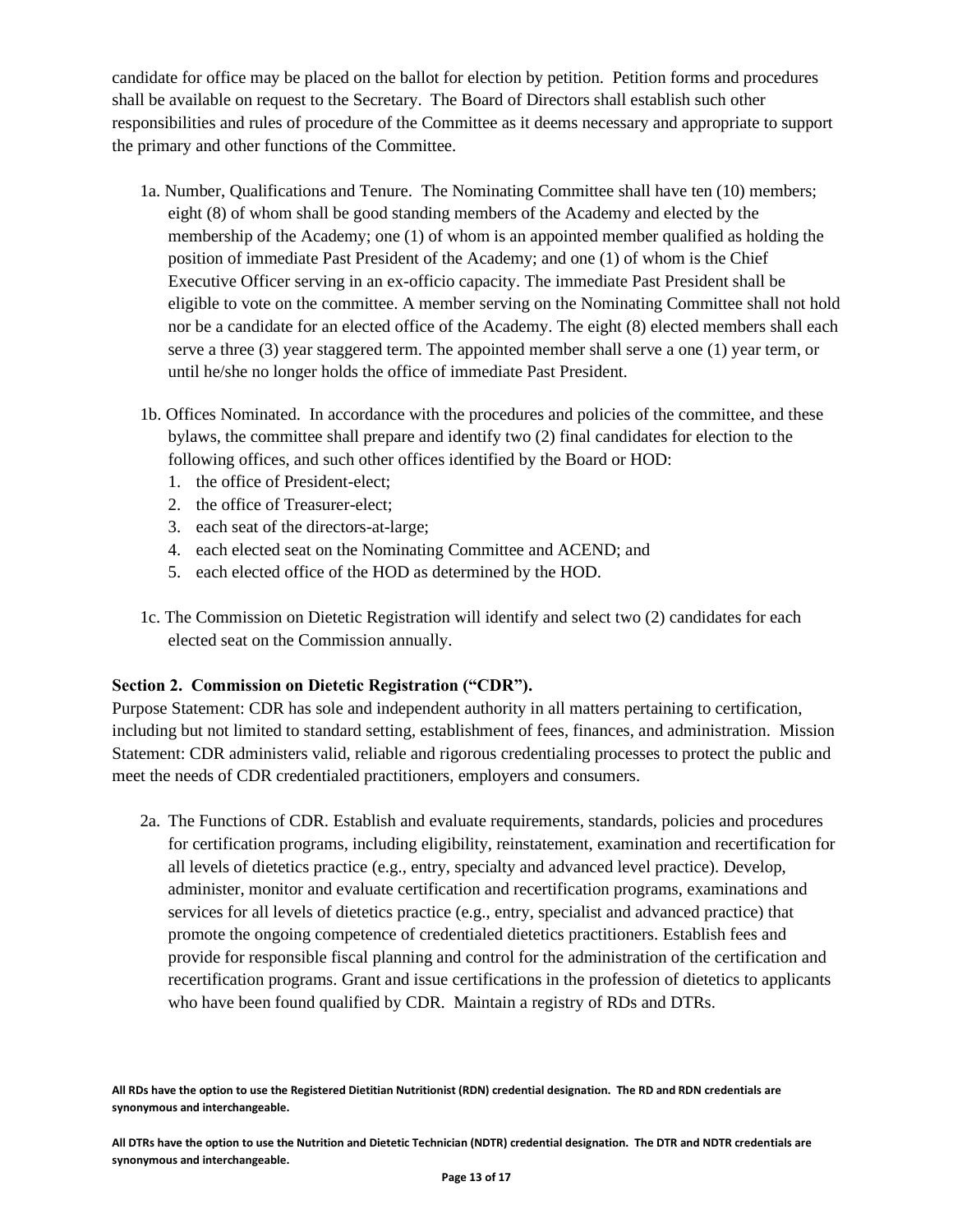- 2b. Composition, Qualifications and Tenure. The CDR shall have at least twelve (12) voting members: consisting of ten (10) Registered Dietitians, of whom, one (1) will be a Board Certified Specialist in Dietetics, with each CDR specialist certification represented on a rotating basis for a three year term, one (1) Advanced Practice-Registered Dietitian, one (1) newly credentialed Registered Dietitian, one (1) Dietetic Technician, Registered, and one (1) public member. Except for the one (1) newly credentialed Registered Dietitian and the public member, CDR credentialed practitioners through a national election shall elect all members of the CDR. The newly credentialed practitioner shall be appointed by the Commission for a one (1) year term and may be re-appointed for up to one (1) consecutive year. The public member shall be appointed by the CDR for a one-year term and may be re-appointed for consecutive years, not to exceed five (5) years. All other members shall serve staggered three (3) year terms.
- 2c. Removal from Office. Commissioners may be removed from office by the affirmative vote of two-thirds of the remaining Commissioners in the event the Commission has made a good faith determination that the decision is in the best interest of the Commission.
- 2d. Vacancy of Office. Vacancies on the Commission shall be filled by Commission appointment of a successor for the unexpired term of the seat vacated. Appointees must meet the established position specifications.

#### <span id="page-13-0"></span>**Section 3. Accreditation Council for Education in Nutrition and Dietetics ("ACEND").**

The Academy of Nutrition and Dietetics has created an accrediting agency for nutrition and dietetics education programs entitled the Accreditation Council for Education in Nutrition and Dietetics. The ACEND has sole and independent authority in all matters pertaining to accreditation of programs and providers of entry-through advanced practice education and specialist-practice education. The functions of ACEND, along with the composition, qualifications and tenure of ACEND are established and maintained by ACEND. The Academy, if necessary, has the authority to disband ACEND.

## <span id="page-13-1"></span>**Section 4. Council on Future Practice ("CFP").**

The Council on Future Practice was established by the House of Delegates and is responsible for reporting to HOD. The functions of the Council are: 1. Ensure the viability and relevance of the profession of dietetics via engaging in a visioning process to initiate recommendations for general practice roles, specialist practice roles and advanced practice roles; 2. Identify future specialist and advanced practice roles to meet emerging practitioner and marketplace needs; 3. Seek input and feedback from relevant Academy organizational units on issues related to future practice roles; 4. Coordinate with ACEND, CDR, Education Committee and other Academy organizational units to communicate and collaborate to determine current and future practice, credentialing, and education recommendations; and, 5. Monitor the intended and unintended consequences of implementing current and future practice, credentialing and education recommendations.

## **ARTICLE VIII**

#### **House of Delegates**

#### <span id="page-13-4"></span><span id="page-13-3"></span><span id="page-13-2"></span>**Section 1. The House of Delegates.**

The HOD shall exist to govern the profession by providing a forum for membership and professional issues and to establish and maintain professional standards of the membership. Core roles of the HOD

**All RDs have the option to use the Registered Dietitian Nutritionist (RDN) credential designation. The RD and RDN credentials are synonymous and interchangeable.**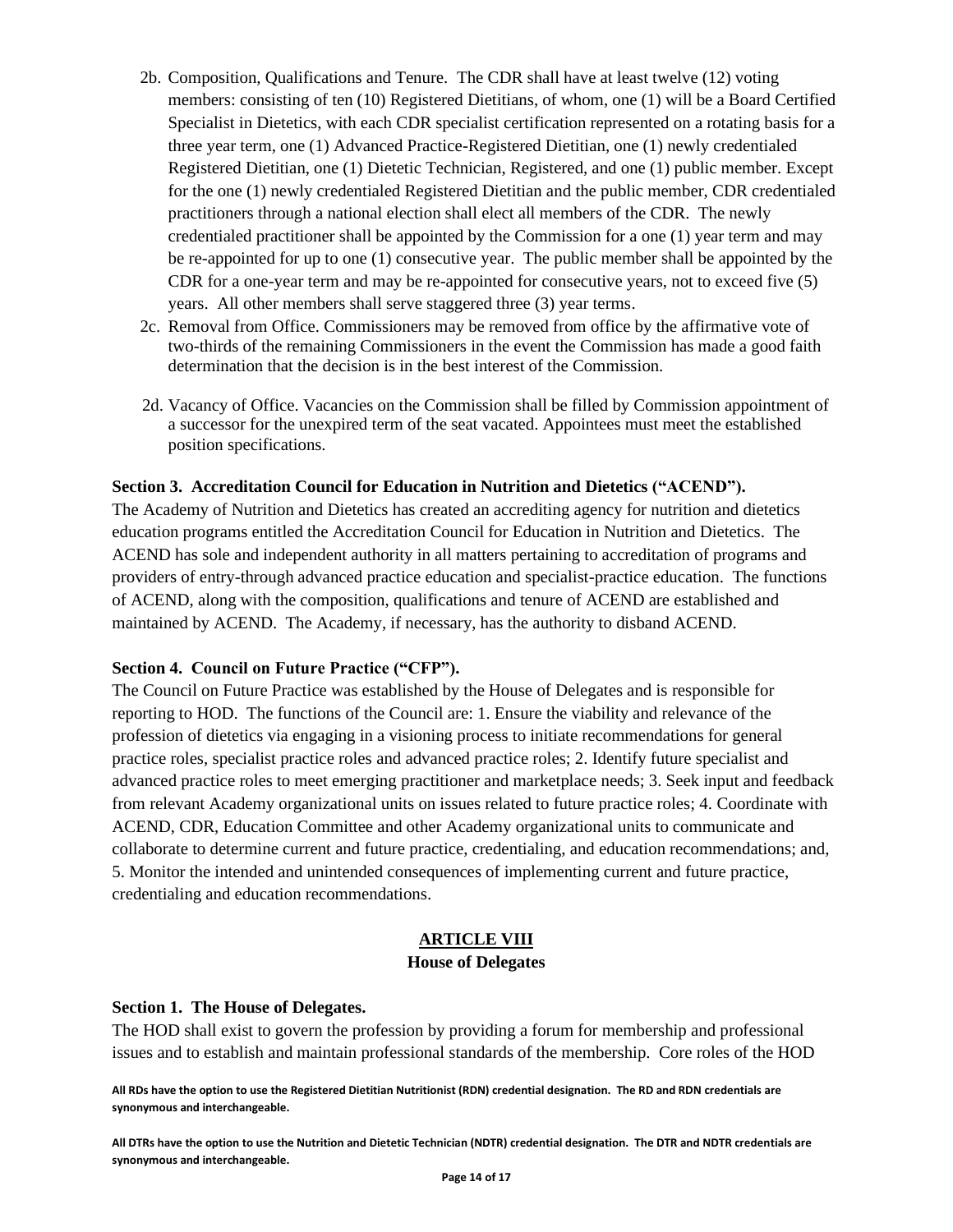will include but not be limited to adopting and maintaining a code of ethics in conjunction with the CDR, developing position statements and other professional papers, establishing qualifications and dues of members, and the formula for dues payment to affiliate organizations. The HOD shall also identify and prioritize trends and recommend policy and strategic direction for the Academy. The HOD shall have the authority to establish committees and rules and policies of HOD organization and governance, including its own composition and size.

# **ARTICLE IX Affiliate Dietetic Associations**

#### <span id="page-14-2"></span><span id="page-14-1"></span><span id="page-14-0"></span>**Section 1. Affiliates.**

The Association shall recognize and support, through a portion of the revenues from member dues, affiliate dietetic associations meeting operational and administrative standards established by the association. Affiliate dietetic associations shall be separate legal entities from the Academy.

- 1a. State affiliate dietetic associations. A single state affiliate may exist in each state of the United States, the District of Columbia and Commonwealth of Puerto Rico. A state affiliate may authorize and establish within its designated area one or more district dietetic associations ("district associations"). District associations shall be required to operate and be administered according to the standards and criteria established by the Academy and its state affiliate.
- 1b. International affiliate dietetic associations. An international dietetic association may be established, subject to Academy approval, by at least fifty (50) or more Academy members living outside the United States or the Commonwealth of Puerto Rico.

# **ARTICLE X**

## **Dietetic Practice Groups and Member Interest Groups**

## <span id="page-14-5"></span><span id="page-14-4"></span><span id="page-14-3"></span>**Section 1. Dietetic Practice Groups.**

The Academy shall recognize and support dietetic practice groups meeting operational and administrative standards established by the Academy. A dietetic practice group will consist of members with an interest in an area of practice regardless of membership classification or employment status. A dietetic practice group will engage in activities which meet the needs of its members and are consistent with the objectives and policies of the Academy; develop guiding principles that are consistent with the bylaws and policies of the Academy; and establish its own dues structure.

## <span id="page-14-6"></span>**Section 2. Member Interest Groups (MIGs):**

The Academy shall recognize and support member interest groups meeting operational and administrative standards established by the Academy. A member interest group will consist of members with common interests, issues and/or backgrounds, focusing on areas other than practice or geographic location, regardless of membership classification or employment status. A member interest group will engage in activities, which meet the needs of its members and are consistent with the mission and vision of the Academy; develop guiding principles that are consistent with the bylaws and policies of the Academy; and establish its own dues structure.

**All RDs have the option to use the Registered Dietitian Nutritionist (RDN) credential designation. The RD and RDN credentials are synonymous and interchangeable.**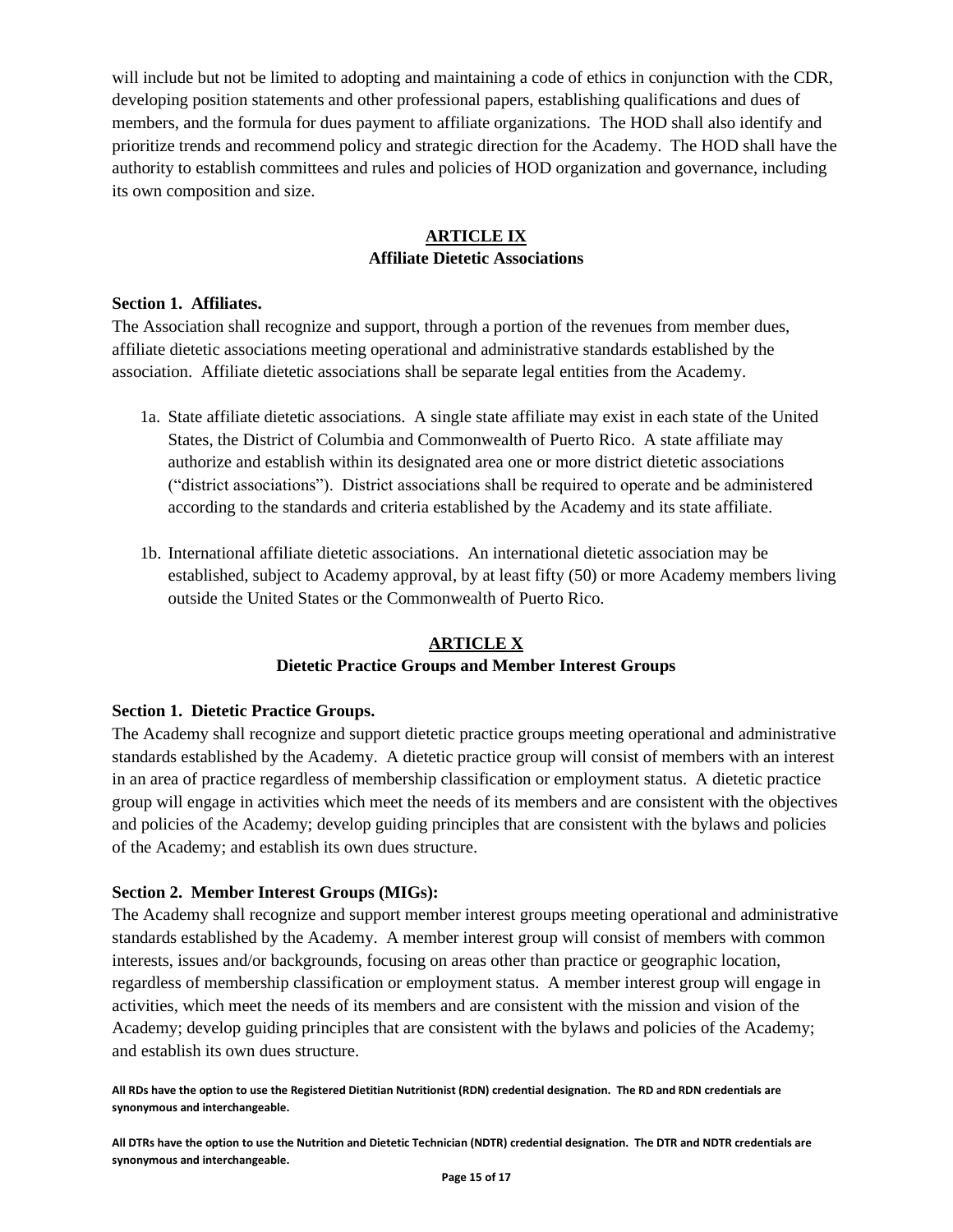#### **ARTICLE XI Fiscal Year**

<span id="page-15-2"></span><span id="page-15-1"></span><span id="page-15-0"></span>The Board of Directors shall fix the fiscal year of the Academy.

# **ARTICLE XII Indemnification and Non-Liability**

#### <span id="page-15-4"></span><span id="page-15-3"></span>**Section 1. Indemnification.**

The Academy will indemnify all officers and directors of the Academy to the full extent permitted by the Act and may indemnify other persons acting for and on behalf the Academy. The Academy may purchase insurance to indemnify officers, and directors of the Academy, and other persons as determined by the Board of Directors.

# **ARTICLE XIII Books, Records and Seal**

#### <span id="page-15-7"></span><span id="page-15-6"></span><span id="page-15-5"></span>**Section. 1. Books and Records.**

The Academy shall keep books and records of account. It shall also keep minutes of the proceedings of its members, Board of Directors, HOD, and committees having any of the authority of the Board of Directors. The names and addresses of the members entitled to vote shall be maintained at the principal office of the Academy.

#### <span id="page-15-8"></span>**Section 2. Seal.**

The Academy seal shall have inscribed thereon the name of the Academy and the words "Corporate Seal, Illinois." The seal may be used by causing it or a facsimile thereof to be impressed or affixed or in any other manner reproduced, provided that the affixing of the corporate seal to an instrument shall not give the instrument additional force or effect, or change the construction thereof, and the use of the corporate seal is not mandatory.

#### **ARTICLE XIV Dissolution and Special Rules**

#### <span id="page-15-11"></span><span id="page-15-10"></span><span id="page-15-9"></span>**Section 1. Special Rules.**

No part of the net earnings of Academy will inure to the benefit of or be distributable to its members, directors, officers, or other private persons, except that the Academy will be authorized and empowered to make payment and distributions in furtherance of the purpose of the Academy set forth in the Articles of Incorporation. Notwithstanding any other provisions of the Articles in these bylaws, the Academy will not carry on any activities that are not permitted to be carried on by an organization exempt from Federal Income Tax under Section 501 (c)(6) of the Internal Revenue Code of 1986 (or the corresponding provision of any subsequent United States Internal Revenue Law).

#### <span id="page-15-12"></span>**Section 2. Dissolution.**

**All RDs have the option to use the Registered Dietitian Nutritionist (RDN) credential designation. The RD and RDN credentials are synonymous and interchangeable.**